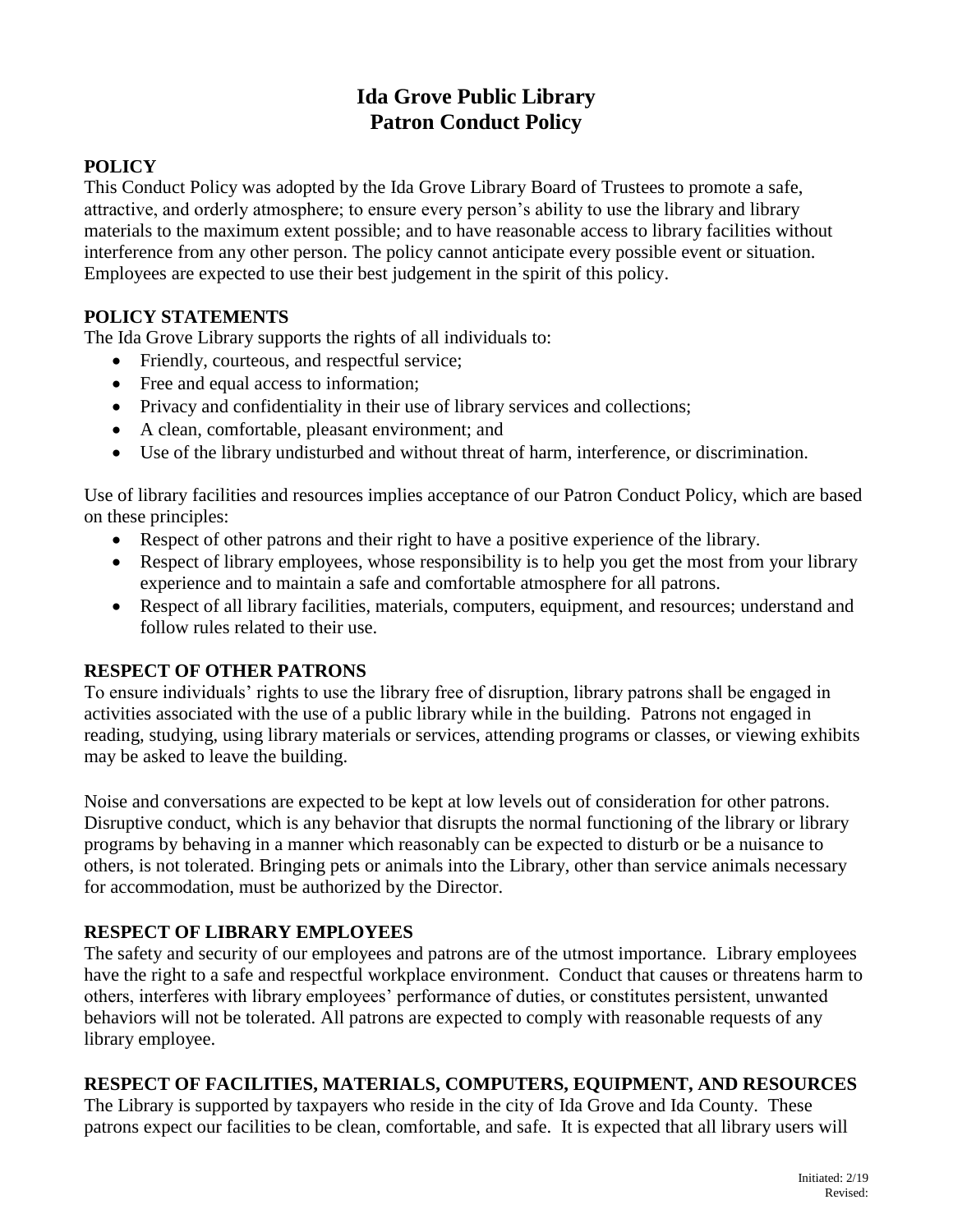treat library materials, furniture, and equipment with care, and use library facilities, materials, and furnishings as intended.

Capped beverages are allowed only in the adult department in areas away from library computers. Small food items are allowed only in designated areas of the library or when accompanying a library sponsored program.

Soliciting is not permitted except in support of the library and sanctioned library activities.

## **ENFORCEMENT OF THE PATRON CONDUCT POLICY**

It is expected that patrons will follow federal, state, and local laws and policies. Library employees are authorized to call the police for assistance in the case of violent behavior or illegal activities; or to ensure enforcement of this policy.

Library employees have the authority to decide what is considered appropriate behavior and to enforce the Patron Conduct Policy. Library staff will inform the patron of the relevant conduct policy and warn the patron that continued violation will result in loss of privileges. Staff may ask the patron to leave the Library property for one day if they are uncooperative or argumentative. The Library reserves the right at all times to immediately eject a patron who is dangerous or in any way threatening employees or other patrons.

In addition, the Library may pursue remedies under Federal, State, or local law where applicable.

Unattended minors who do not abide by library rules and policies, or who exhibit unacceptable behavior, will be asked to leave, and/or call their parents for a ride home. If unable to reach their parents, or if a ride is unavailable, the children may be considered abandoned and the local police department or Child Protective Services may be called.

#### **SUSPENSION OF LIBRARY PRIVILEGES**

The Ida Grove Public Library Board of Trustees authorizes library staff and law enforcement officers to enforce the library's published Patron Conduct Policy up to and including long-term suspension of library privileges, permanent banning from the library, or prosecution.

Depending on the nature and frequency of the behavior, consequences may include suspension of library privileges or permanent banning. The Library Director has the authority to ban from the library premises any individual whose behavior is a sufficient threat to the ability of the library to operate in a safe manner or individuals who repeatedly violate the Patron Conduct Policy. If the individual facing exclusion is under the age of 18; a registered letter will be mailed to the parent/legal guardian informing him/her that the minor has been banned form the library. This letter will note the reason the minor was banned from the library and inform the parent/legal guardian that the child will not be allowed to return to the library unless he/she is accompanied by the parent/legal guardian and assurance is made that the unacceptable behavior will not reoccur. Reinstatement of library privileges is at the discretion of the Library Director. *Parents and caregivers are responsible for the welfare and behavior of their minor children (under 18) while in the Library or on Library grounds, regardless of whether or not they accompany their children. The Ida Grove Public Library assumes no responsibility for unattended children.*

Banning or exclusion from library premises denies the patron access to the building, grounds and services of the Ida Grove Public Library. The individual will receive the suspension notice in writing